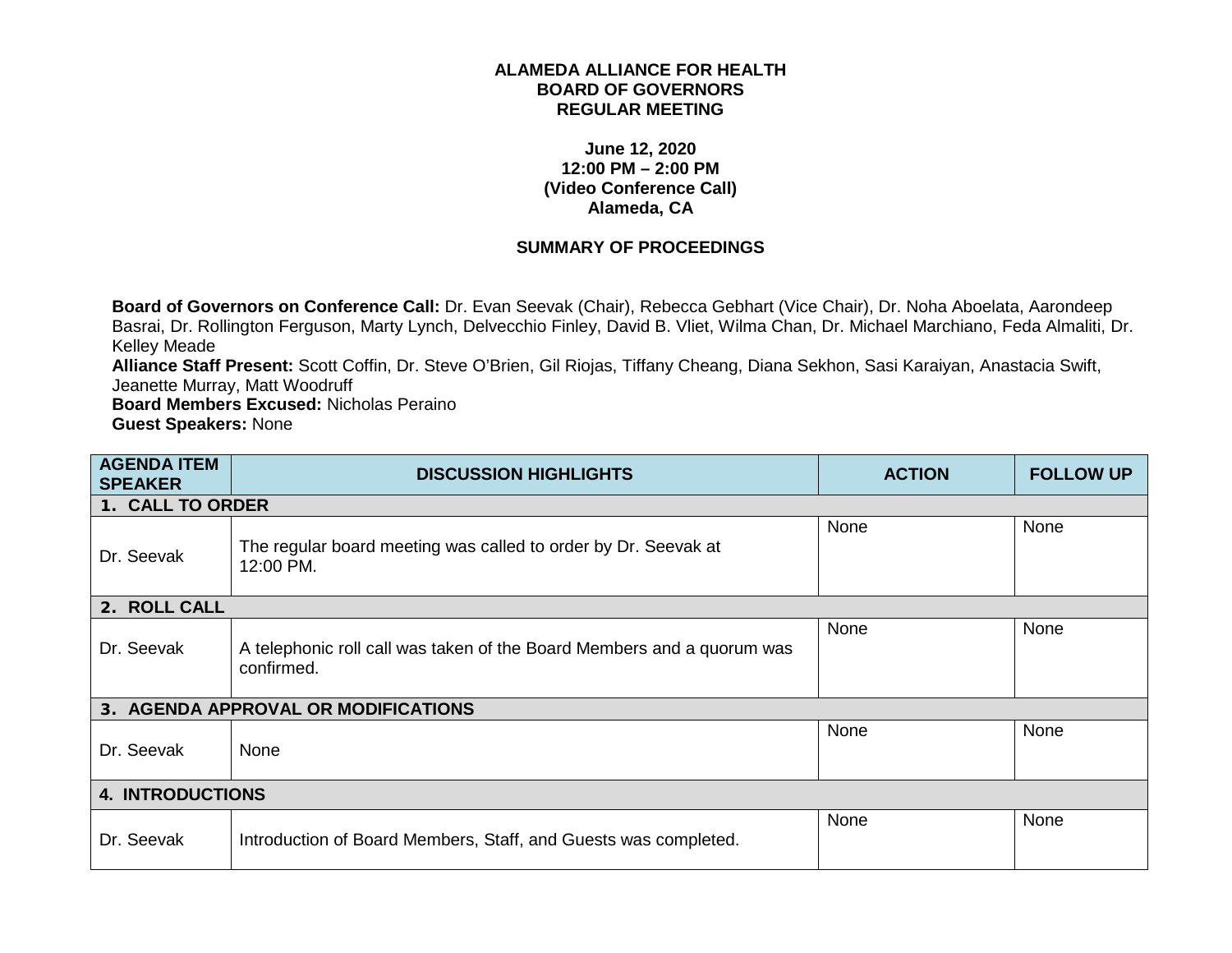| 5. CONSENT CALENDAR - MAY |                                                                                                                                                                                                                                                                                                                                                                                                                                                                                                                                                                                                                                                                                                                                                                                                                                                                                                                                                                                                                                                                                                                                                                         |                                            |      |  |
|---------------------------|-------------------------------------------------------------------------------------------------------------------------------------------------------------------------------------------------------------------------------------------------------------------------------------------------------------------------------------------------------------------------------------------------------------------------------------------------------------------------------------------------------------------------------------------------------------------------------------------------------------------------------------------------------------------------------------------------------------------------------------------------------------------------------------------------------------------------------------------------------------------------------------------------------------------------------------------------------------------------------------------------------------------------------------------------------------------------------------------------------------------------------------------------------------------------|--------------------------------------------|------|--|
| Dr. Seevak                | Motion to approve the May 2020 Consent Calendar as presented.                                                                                                                                                                                                                                                                                                                                                                                                                                                                                                                                                                                                                                                                                                                                                                                                                                                                                                                                                                                                                                                                                                           | Motion: Marty Lynch<br>Second: David Vliet | None |  |
|                           | May 8, 2020 Board Of Governors Meeting Minutes<br>2019 Case Management & Care Coordination, Complex Case<br>Management & Disease Management Program Evaluation<br>2020 Case Management & Care Coordination, Complex Case<br>Management & Disease Management Program Description<br>2019 Quality Improvement Program Evaluation<br>2020 Quality Improvement Program Description<br>2019 Utilization Management Program Evaluation<br>2020 Utilization Management Program Description<br>2020 Cultural And Linguistic Services Program Description<br>All 8 items on the consent calendar were approved.<br>Comment:<br>A request was made that when there are large consent calendar<br>$\bullet$<br>items as above, that each item have a coversheet with a short<br>explanation and to have staff available to answer questions.<br>Answer:<br>• Yes, this will be changed on future consent calendars with large<br>amounts of information.<br>Comment:<br>Alameda County Health Center is still listed in some of the above<br>$\bullet$<br>documents, which needs to be changed to Alameda Health System.<br>Answer:<br>• This will be changed on future documents. | Vote: Yes<br>No opposed or<br>abstained.   |      |  |
|                           | 6. a. BOARD MEMBER REPORT - COMPLIANCE ADVISORY COMMITTEE                                                                                                                                                                                                                                                                                                                                                                                                                                                                                                                                                                                                                                                                                                                                                                                                                                                                                                                                                                                                                                                                                                               |                                            |      |  |
| R. Gebhart                | The Compliance Advisory Committee was held telephonically on June 12,<br>2020, at 10:30 AM.                                                                                                                                                                                                                                                                                                                                                                                                                                                                                                                                                                                                                                                                                                                                                                                                                                                                                                                                                                                                                                                                             | Informational update to<br>the Board of    |      |  |
|                           |                                                                                                                                                                                                                                                                                                                                                                                                                                                                                                                                                                                                                                                                                                                                                                                                                                                                                                                                                                                                                                                                                                                                                                         |                                            |      |  |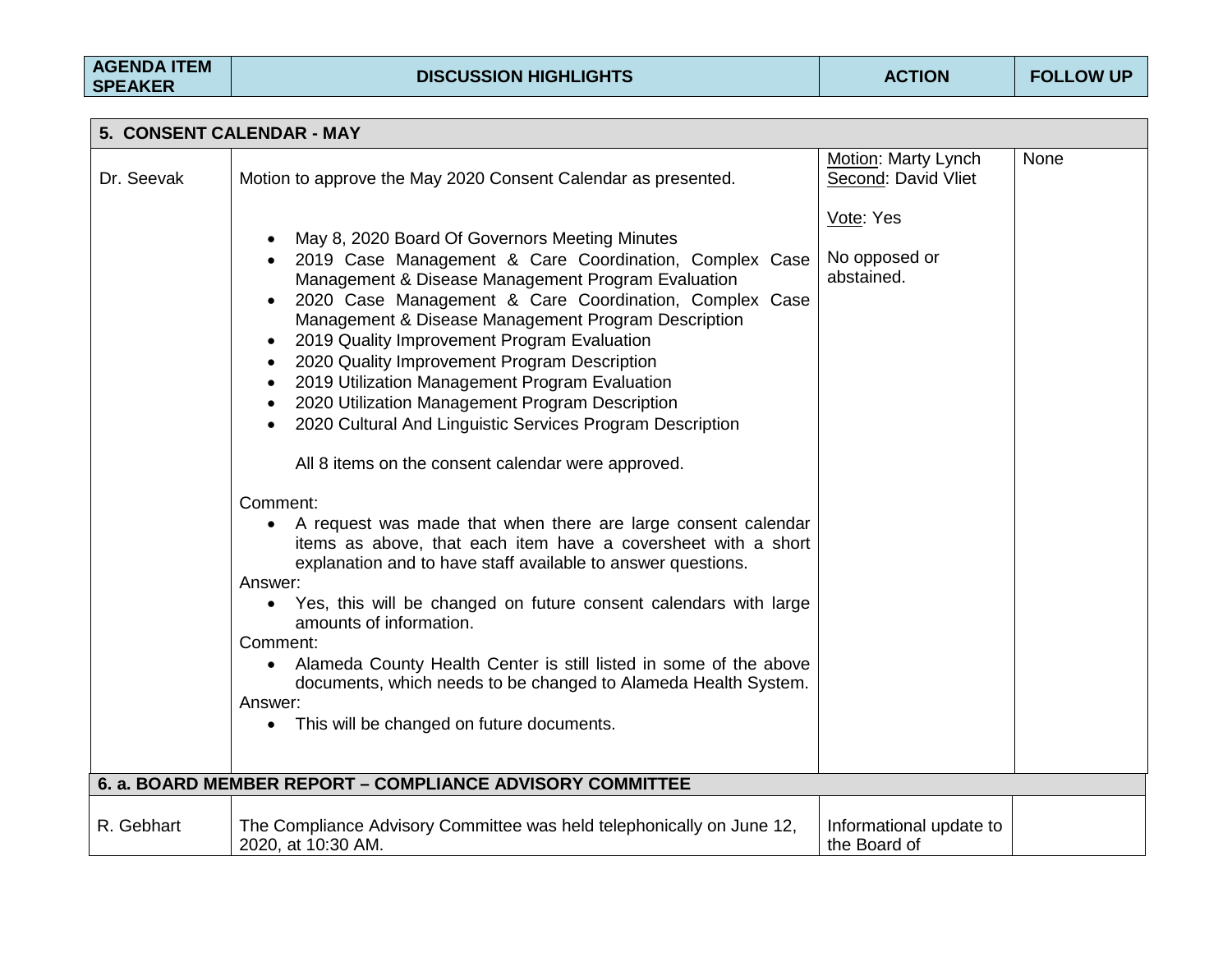|                                                                                                                                                                                                                                                                                                                                                                                                                                                                                                                                       | Governors.         |                                                                                               |
|---------------------------------------------------------------------------------------------------------------------------------------------------------------------------------------------------------------------------------------------------------------------------------------------------------------------------------------------------------------------------------------------------------------------------------------------------------------------------------------------------------------------------------------|--------------------|-----------------------------------------------------------------------------------------------|
| Dr. Seevak attended the meeting.                                                                                                                                                                                                                                                                                                                                                                                                                                                                                                      |                    |                                                                                               |
|                                                                                                                                                                                                                                                                                                                                                                                                                                                                                                                                       | Vote not required. |                                                                                               |
| Rebecca Gebhart gave the following updates:                                                                                                                                                                                                                                                                                                                                                                                                                                                                                           |                    |                                                                                               |
|                                                                                                                                                                                                                                                                                                                                                                                                                                                                                                                                       |                    |                                                                                               |
| The Committee reviewed four (4) items:                                                                                                                                                                                                                                                                                                                                                                                                                                                                                                |                    |                                                                                               |
| <b>Operations Dashboard</b><br>$\bullet$                                                                                                                                                                                                                                                                                                                                                                                                                                                                                              |                    |                                                                                               |
| <b>HEDIS Update</b>                                                                                                                                                                                                                                                                                                                                                                                                                                                                                                                   |                    |                                                                                               |
| NCQA accreditation status                                                                                                                                                                                                                                                                                                                                                                                                                                                                                                             |                    |                                                                                               |
| Provider dispute enforcement notice                                                                                                                                                                                                                                                                                                                                                                                                                                                                                                   |                    |                                                                                               |
| 2020 DMHC medical services audit (follow up from 2018 audit):<br>As stated in prior compliance reports the State wanted the Alliance<br>to have our contact information at non-contracted hospitals in the<br>State. Information was sent to 450 hospitals statewide on May 26,<br>2020.                                                                                                                                                                                                                                              |                    |                                                                                               |
| 2019 DMHC financial audit:<br>The State did not like our processing of claims in the mail room.<br>We were date stamping mail and then using a courier service to<br>deliver to Docustream. The new process is Docustream picks up<br>the claims directly from the post office.                                                                                                                                                                                                                                                       |                    |                                                                                               |
| 2019 Department of Health Care Services (DHCS) medical audit:<br>The State is requesting the Alliance to improve referral tracking.<br>The State felt we did not have a vigorous enough medical tracking<br>process for specialty services regarding prior authorizations. We<br>have put into place a process to track all specialty services that<br>require authorizations. This tracking process will help track Alliance<br>members that are using out of network services and will help to<br>move them to in-network services. |                    | Tiffany to<br>prepare a<br>summary on<br>current<br>measures<br>compared to<br>last years and |
| <b>HEDIS Update:</b>                                                                                                                                                                                                                                                                                                                                                                                                                                                                                                                  |                    | send to the<br>Board of                                                                       |
| • 2019 HEDIS score are good considering COVID-19. Tiffany to                                                                                                                                                                                                                                                                                                                                                                                                                                                                          |                    | Governors.                                                                                    |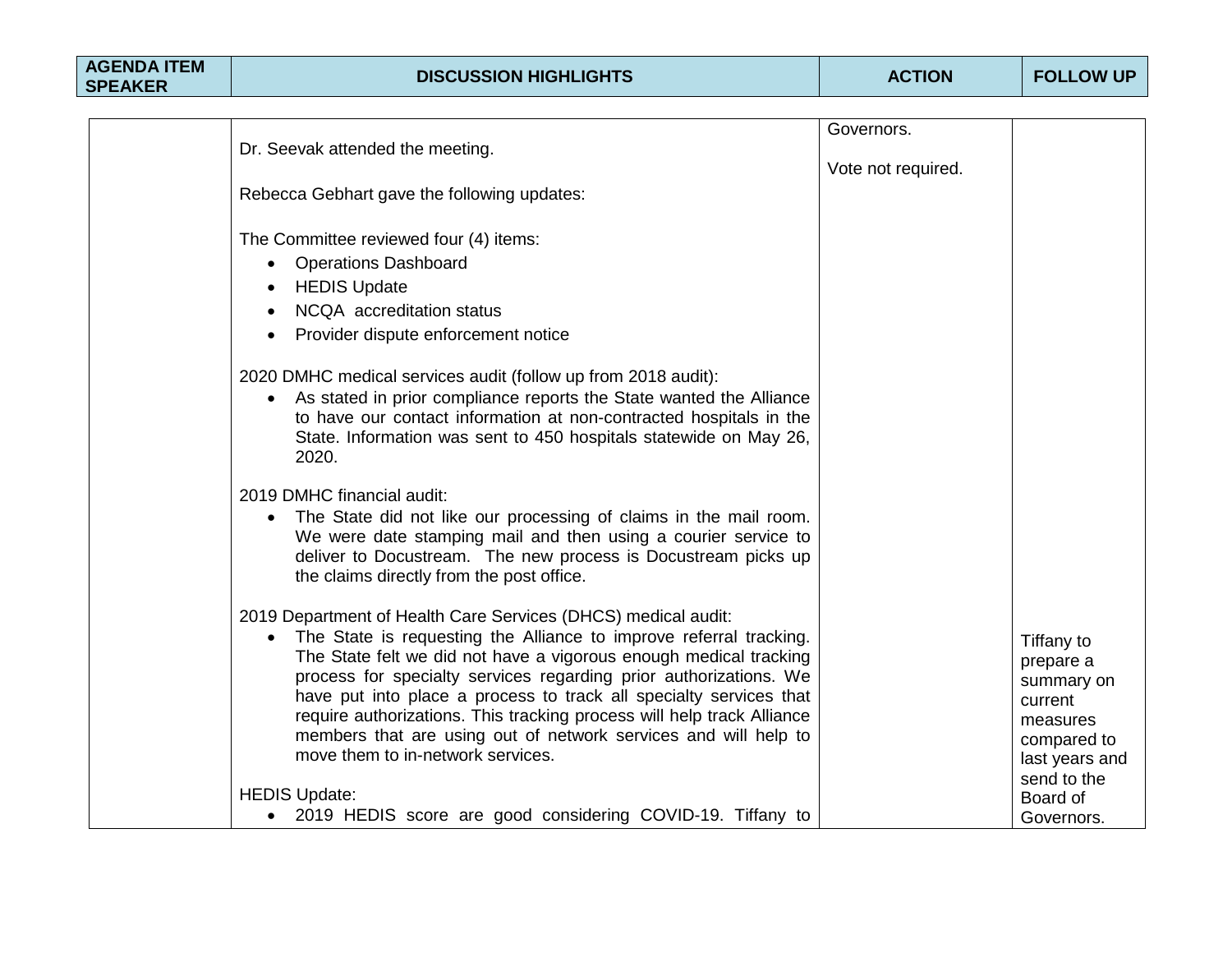| <b>AGENDA ITEM</b><br><b>SPEAKER</b> | <b>DISCUSSION HIGHLIGHTS</b>                                                                                                                                                                                                                                                                                                                                                                                                                                                                                                                                                                                                                                                                                                                                                               | <b>ACTION</b>                                         | <b>FOLLOW UP</b> |
|--------------------------------------|--------------------------------------------------------------------------------------------------------------------------------------------------------------------------------------------------------------------------------------------------------------------------------------------------------------------------------------------------------------------------------------------------------------------------------------------------------------------------------------------------------------------------------------------------------------------------------------------------------------------------------------------------------------------------------------------------------------------------------------------------------------------------------------------|-------------------------------------------------------|------------------|
|                                      |                                                                                                                                                                                                                                                                                                                                                                                                                                                                                                                                                                                                                                                                                                                                                                                            |                                                       |                  |
|                                      | prepare a summary on current measures scores compared to last<br>years and send to the Board of Governors. At the end of April a<br>DHCS directive came out stating hybrid measures may not be held<br>to minimum performance level and this could change our<br>calculations.                                                                                                                                                                                                                                                                                                                                                                                                                                                                                                             |                                                       |                  |
|                                      | <b>NCQA Accreditation status:</b><br>Triannual accreditation of NCQA is not a requirement for the<br>Alliance but in the fall of 2019 the Alliance passed on Medi-Cal line<br>of business but was slightly short on the commercial line of<br>business. In a review this spring we passed on both lines of<br>business except for the notice of authorizations. We are requesting<br>a re-review and asking for a Corrective Action Plan (CAP), and<br>hopefully they will grant us a re-review and CAP so that we will not<br>fail. From June 15 they have 30 days to respond to our request.<br>Provider dispute enforcement notice:<br>The provider dispute was short staffed at the time and we are<br>paying a \$27,500 fine from 2017 - 2018. We have no actions in<br>2020 to date. |                                                       |                  |
|                                      | 6. b. BOARD MEMBER REPORT - FINANCE COMMITTEE                                                                                                                                                                                                                                                                                                                                                                                                                                                                                                                                                                                                                                                                                                                                              |                                                       |                  |
|                                      |                                                                                                                                                                                                                                                                                                                                                                                                                                                                                                                                                                                                                                                                                                                                                                                            |                                                       |                  |
| Dr. Ferguson                         | The Finance Committee was held telephonically on Tuesday, June 9, 2020.<br>Dr. Ferguson gave the following updates:                                                                                                                                                                                                                                                                                                                                                                                                                                                                                                                                                                                                                                                                        | Informational update to<br>the Board of<br>Governors. |                  |
|                                      | Finance Issues:                                                                                                                                                                                                                                                                                                                                                                                                                                                                                                                                                                                                                                                                                                                                                                            | Vote not required.                                    |                  |
|                                      | The last year decline of membership has changed as the enrollment<br>$\bullet$<br>is up 2,300 and should continue for the rest of the year.<br>• The TNE continues to be significantly higher at 625%.<br>MLR remains high at 94.0% for the month.<br>It was discussed that mortality data be recorded as part of the<br>enrollment data in the future.                                                                                                                                                                                                                                                                                                                                                                                                                                    |                                                       |                  |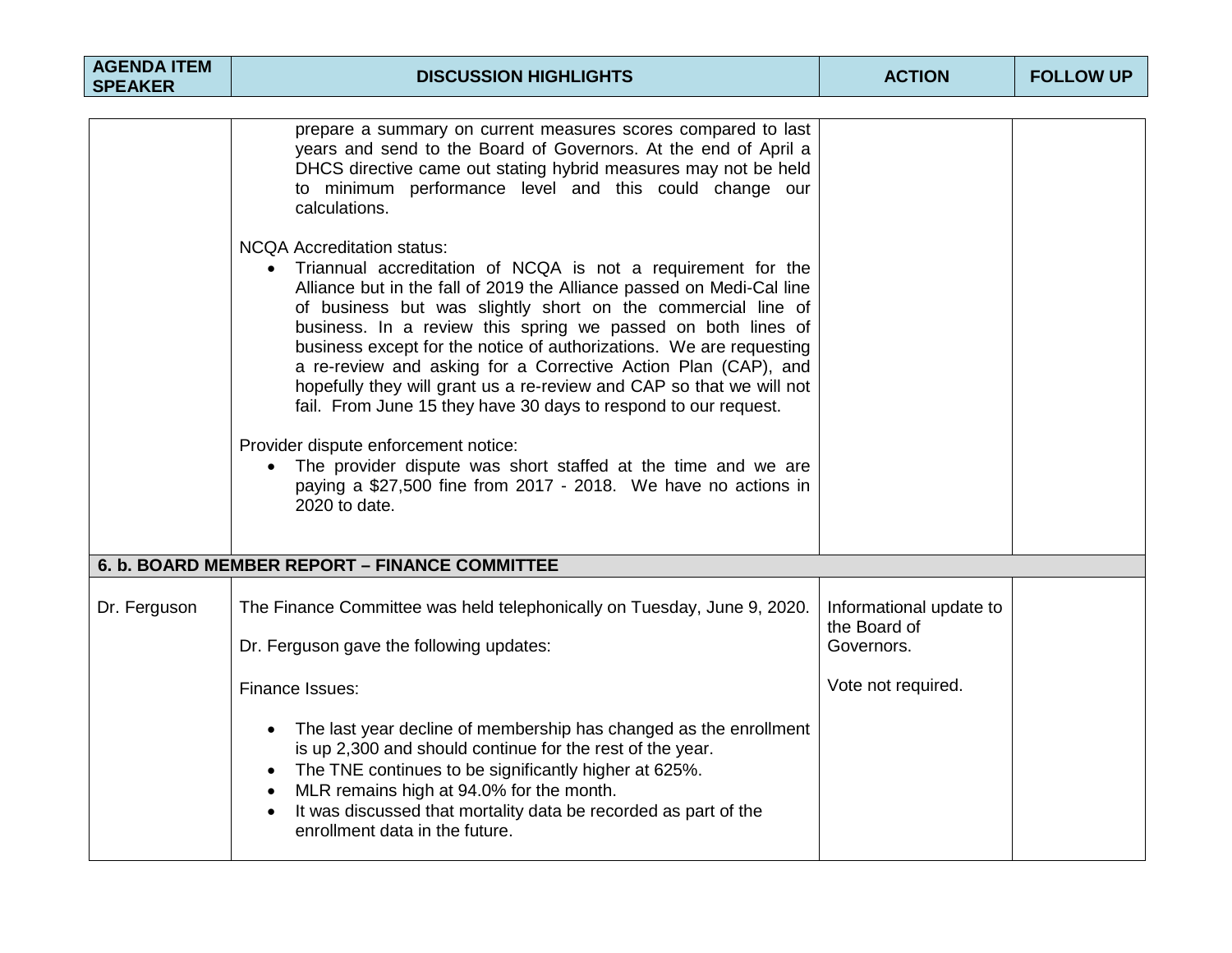| 7. CEO UPDATE |                                                                                                                                                                                                                                                                                                                                                                                                                                                                                                                                                                                                                                                                                                                                                                                                                                                                                                                                                                                                                                                                                                                                                                                                                     |                                                       |  |
|---------------|---------------------------------------------------------------------------------------------------------------------------------------------------------------------------------------------------------------------------------------------------------------------------------------------------------------------------------------------------------------------------------------------------------------------------------------------------------------------------------------------------------------------------------------------------------------------------------------------------------------------------------------------------------------------------------------------------------------------------------------------------------------------------------------------------------------------------------------------------------------------------------------------------------------------------------------------------------------------------------------------------------------------------------------------------------------------------------------------------------------------------------------------------------------------------------------------------------------------|-------------------------------------------------------|--|
| S. Coffin     | Scott Coffin presented the following CEO updates.                                                                                                                                                                                                                                                                                                                                                                                                                                                                                                                                                                                                                                                                                                                                                                                                                                                                                                                                                                                                                                                                                                                                                                   | Informational update to<br>the Board of<br>Governors. |  |
|               | Shelter-In-Place/COVID-19 Operations:                                                                                                                                                                                                                                                                                                                                                                                                                                                                                                                                                                                                                                                                                                                                                                                                                                                                                                                                                                                                                                                                                                                                                                               | Vote not required.                                    |  |
|               | Approximately 90% of staff are working remotely and 10% are at<br>the corporate headquarters to maintain the facilities and core<br>business functions.<br>The Alliance formed a Return-to-Work (RTW) Task Force,<br>comprised of staff from each division, to develop recommendations<br>for employee safety and compliance with public health orders. The<br>RTW Task Force is led by Anastacia Swift, our Human Resource<br>Executive Director. The purpose of the working committee is to<br>assure that when we do return to the office we have a safe working<br>environment and are in compliance to all public Health Orders. The<br>staff has been working from home for 3 months now and there is no<br>set date to return to the office to work but we will update the Board<br>in July of any developments.<br>State Budget:<br>Governor Newsom, as part of the May Revise, submitted in May a<br>budget that contained a \$54 Billion deficit. The impact affecting<br>Medi-Cal could be in 3 areas - rates, eligibility or benefits. After the<br>Senate & Assembly sub-committees complete their adjustments to<br>the proposed budget, the Governor has until June 30 to sign or veto<br>this bill. |                                                       |  |
|               | 8. a. BOARD BUSINESS - SAFETY-NET SUSTAINABILITY FUND                                                                                                                                                                                                                                                                                                                                                                                                                                                                                                                                                                                                                                                                                                                                                                                                                                                                                                                                                                                                                                                                                                                                                               |                                                       |  |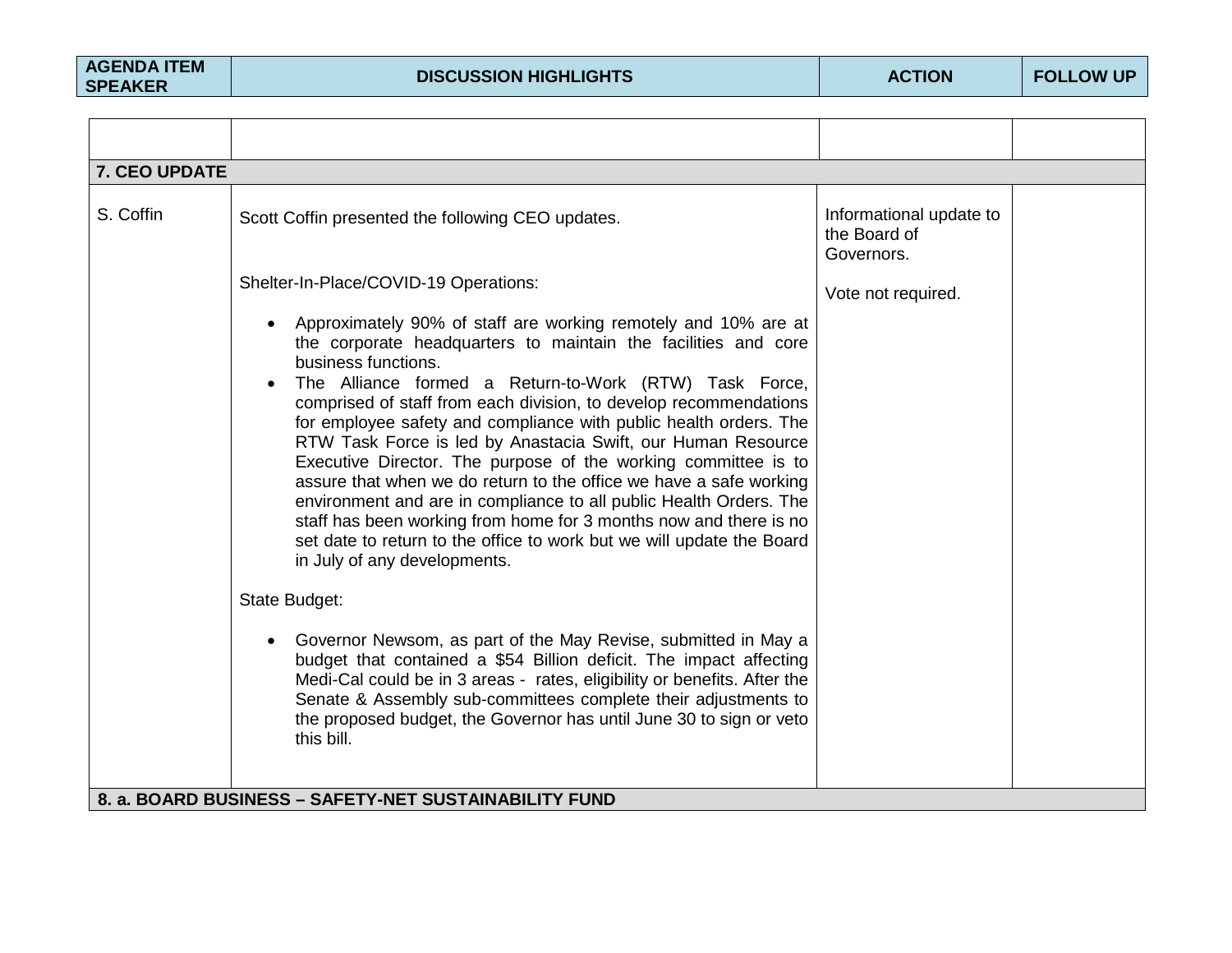| <b>AGENDA ITEM</b><br><b>SPEAKER</b> | <b>DISCUSSION HIGHLIGHTS</b>                                                                                                                                                                                                                                                                                                                                                                                                                                                                                                                                                                                                                                                                                                                            | <b>ACTION</b>              | <b>FOLLOW UP</b> |
|--------------------------------------|---------------------------------------------------------------------------------------------------------------------------------------------------------------------------------------------------------------------------------------------------------------------------------------------------------------------------------------------------------------------------------------------------------------------------------------------------------------------------------------------------------------------------------------------------------------------------------------------------------------------------------------------------------------------------------------------------------------------------------------------------------|----------------------------|------------------|
|                                      |                                                                                                                                                                                                                                                                                                                                                                                                                                                                                                                                                                                                                                                                                                                                                         | Informational update to    |                  |
| S. Coffin                            | Scott updated the Safety-Net Sustainability Fund to the Board of<br>Governors.                                                                                                                                                                                                                                                                                                                                                                                                                                                                                                                                                                                                                                                                          | the Board of<br>Governors. | None             |
|                                      | Safety-Net Sustainability Fund:                                                                                                                                                                                                                                                                                                                                                                                                                                                                                                                                                                                                                                                                                                                         | Vote not required.         |                  |
|                                      | On May 8th, 2020, the Board of Governors approved \$16.6 million<br>in funding over a 6-month period, starting in May 2020 and ending<br>in October 2020.<br>Total of 30 applications were received in the month of May, and<br>$\bullet$<br>60% met eligibility requirements for this program.<br>Approximately \$4.2 million awarded, or 84% of the allocated dollar<br>$\bullet$<br>amount for the first month.<br>The following dollar amounts were awarded to the 18 eligible<br>$\bullet$<br>entities:<br>o COVID-19 Testing<br>$- $1.0M$<br><b>Public Hospital</b><br>$\circ$<br>$-$ \$2.5M<br><b>Health Center</b><br>$\circ$<br><b>S300K</b><br><b>Primary Care Physician</b><br>O<br>$-$ \$255K<br><b>Other Safety-Net</b><br>O<br>$-$ \$115K |                            |                  |
|                                      | Questions:<br>Did the Committee deny any of the applicants?<br>$\bullet$<br>Answer:<br>Yes, 12 applicants did not meet eligibility criteria.<br>$\bullet$                                                                                                                                                                                                                                                                                                                                                                                                                                                                                                                                                                                               |                            |                  |
|                                      | 8. b. BOARD BUSINESS – REVIEW AND APPROVE APRIL 2020 MONTHLY FINANCIAL STATEMENTS                                                                                                                                                                                                                                                                                                                                                                                                                                                                                                                                                                                                                                                                       |                            |                  |
| G. Riojas                            | Gil Riojas gave the following April Finance updates:                                                                                                                                                                                                                                                                                                                                                                                                                                                                                                                                                                                                                                                                                                    |                            |                  |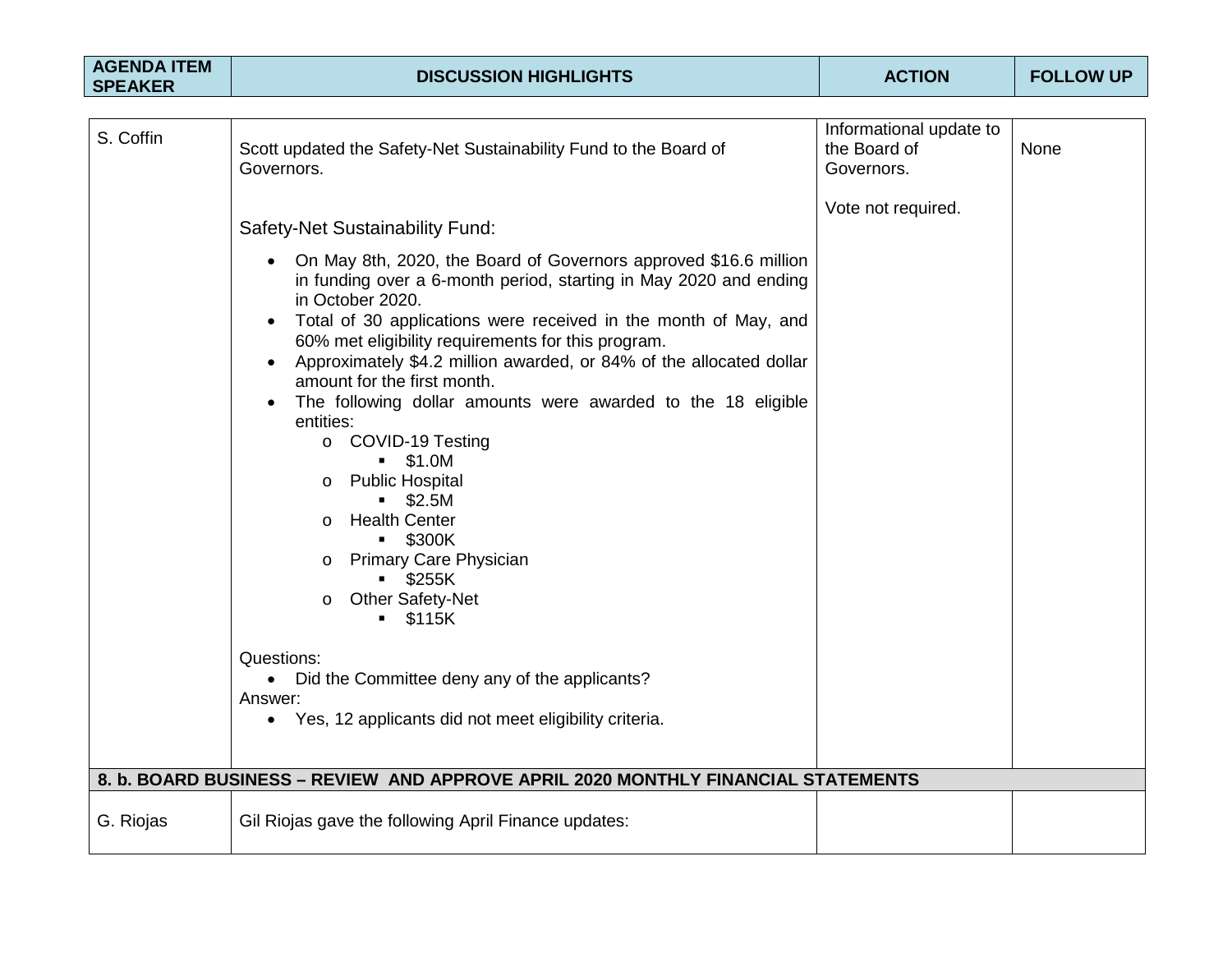| <b>AGENDA ITEM</b><br><b>SPEAKER</b> | <b>DISCUSSION HIGHLIGHTS</b>                                                                                                                                                                                                                                           | <b>ACTION</b>                                      | <b>FOLLOW UP</b> |
|--------------------------------------|------------------------------------------------------------------------------------------------------------------------------------------------------------------------------------------------------------------------------------------------------------------------|----------------------------------------------------|------------------|
|                                      |                                                                                                                                                                                                                                                                        |                                                    |                  |
|                                      | Enrollment:<br>• For the month ending April 30, 2020, the Alliance had enrollment of<br>249,251 members, a Net Income of \$164,000 and the Tangible Net<br>Equity is 625%.                                                                                             | Motion: Dr. R.<br>Ferguson<br>Second: Dr. K. Meade |                  |
|                                      | Our enrollment has increased 2,344 members since March 2020.                                                                                                                                                                                                           | Motion passed by roll<br>call.                     |                  |
|                                      | Net Income:<br>• For the month ending April 30, 2020, the Actual Net Income was<br>\$164,000 and the Budged Net Income was \$299,000.<br>Year-to-Date (YTD) ending April 30, 2020 the actual YTD net<br>income was \$18.8M and the budgeted YTD net income was \$3.0M. | Vote: Yes<br>No opposed or<br>abstained.           |                  |
|                                      | The favorable variance is due to lower than anticipated medical and<br>administrative expenses.                                                                                                                                                                        |                                                    |                  |
|                                      | Revenue:<br>• For the month ending April 30, 2020, the actual revenue was<br>\$71.8M vs. the budgeted revenue of \$77.3M.<br>• For the year-to-date, the Alliance recorded Revenue of \$804.0M vs.<br>budgeted Revenue of \$783.5M.                                    |                                                    |                  |
|                                      | <b>Medical Expense:</b><br>• For the month ending April 30, 2020, actual medical expenses were<br>\$67.5M vs. our budgeted medical expense of \$72.8M.<br>• Actual YTD medical expenses was \$743.9M vs. budgeted YTD<br>medical expense of \$733.4M.                  |                                                    |                  |
|                                      | Medical Loss Ratio (MLR):<br>• For the month ending April 30, 2020, the MLR was 94.0% vs. year-<br>to-date of 92.5%.                                                                                                                                                   |                                                    |                  |
|                                      | <b>Administrative Expense:</b><br>• For the month ending April 30, 2020, actual administrative<br>expenses were \$4.5M vs. budgeted administrative expense \$5.1M.<br>Actual administrative expense YTD is \$44.8M vs. budgeted<br>\$50.4M.                            |                                                    |                  |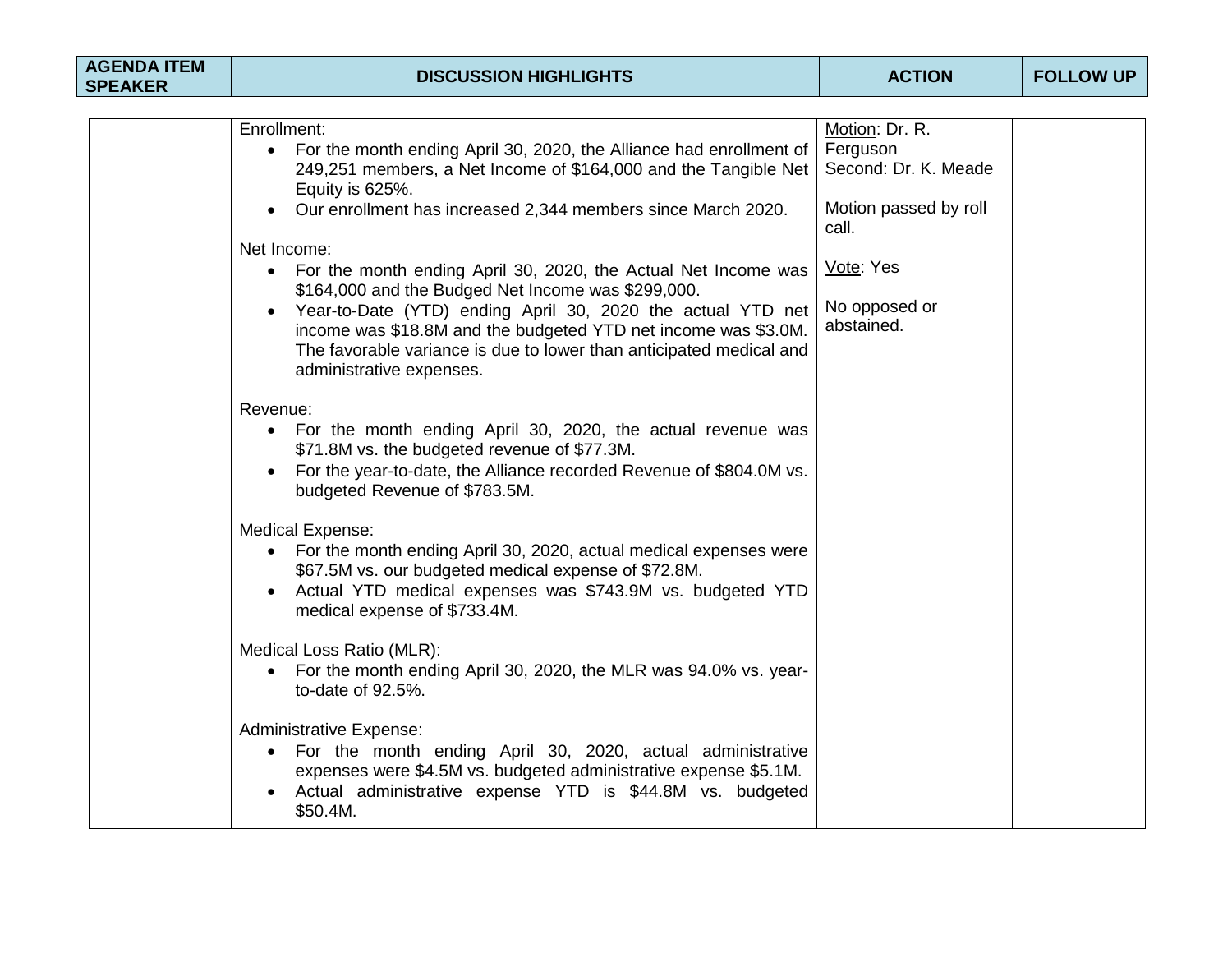| <b>AGENDA ITEM</b><br><b>SPEAKER</b> | <b>DISCUSSION HIGHLIGHTS</b>                                                                                                                                                                                                                                   | <b>ACTION</b>                                                | <b>FOLLOW UP</b> |
|--------------------------------------|----------------------------------------------------------------------------------------------------------------------------------------------------------------------------------------------------------------------------------------------------------------|--------------------------------------------------------------|------------------|
|                                      |                                                                                                                                                                                                                                                                |                                                              |                  |
|                                      | Other Income / (Expense):<br>• As of April 30, 2020, our YTD interest income from investments is<br>\$4.0M, and YTD claims interest expense is \$266,000.                                                                                                      |                                                              |                  |
|                                      | Tangible Net Equity (TNE):<br>Tangible net equity results continue to remain healthy, and at the<br>end of April 30, 2020, the TNE was reported at 625% of the<br>required amount, which is the highest in the last 12 months.                                 |                                                              |                  |
|                                      | <b>Cash Position and Assets:</b><br>For the month ending April 30, 2020, \$321.4M reported in cash;<br>$\bullet$<br>\$146.0M is uncommitted cash. Our current ratio is above the<br>minimum required at 1.66, as compared to the regulatory minimum<br>of 1.0. |                                                              |                  |
|                                      | Questions:<br>The \$10.0M that we are accruing this month, where are you putting<br>$\bullet$<br>that in the expenses?<br>Answer:<br>It is not reported as an expense, it is reported as a deduction to our<br>revenue.                                        |                                                              |                  |
|                                      | Motion to approve the April 2020 financial report as presented.                                                                                                                                                                                                |                                                              |                  |
|                                      | 8. c. BOARD BUSINESS – REVIEW AND APPROVE FISCAL YEAR 2021 PRELIMINARY BUDGET                                                                                                                                                                                  |                                                              |                  |
| G. Riojas                            | Gil presented the Fiscal Year 2021 Preliminary Budget to the Board of<br>Governors.                                                                                                                                                                            | Motion: Dr. R.<br>Ferguson<br>Second: Dr. K. Meade           | None             |
|                                      | Questions:<br>• Are the FTE's budgeted for a full 12 months?<br>Answer:<br>• We do not budget all the FTE's from the start, they are staggered.                                                                                                                | Motion passed by roll<br>call.<br>Vote: Yes<br>No opposed or |                  |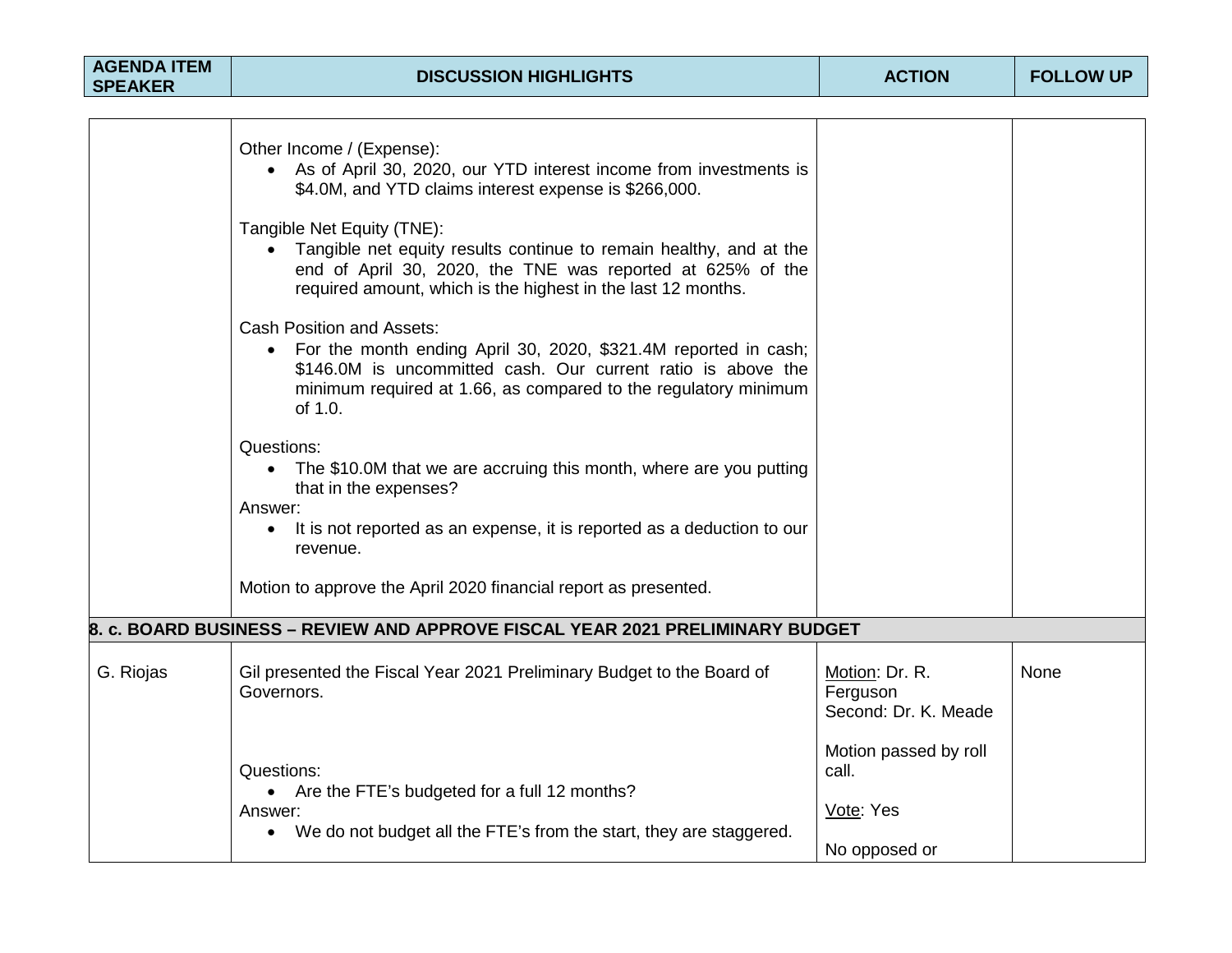| <b>AGENDA ITEM</b> |  |
|--------------------|--|
| <b>SPEAKER</b>     |  |

|           | The FY2021 Preliminary Budget was approved by the Board of Governors.                                                                                                                                                                                                                                                                                                                                                                                                                                                                                                                                                                                                                                                                                                                                                                                                                                                                                                                                                                                                                              | abstained.                                                                                                                  |  |
|-----------|----------------------------------------------------------------------------------------------------------------------------------------------------------------------------------------------------------------------------------------------------------------------------------------------------------------------------------------------------------------------------------------------------------------------------------------------------------------------------------------------------------------------------------------------------------------------------------------------------------------------------------------------------------------------------------------------------------------------------------------------------------------------------------------------------------------------------------------------------------------------------------------------------------------------------------------------------------------------------------------------------------------------------------------------------------------------------------------------------|-----------------------------------------------------------------------------------------------------------------------------|--|
|           | 9. d. PUBLIC STATEMENT OPPOSING VIOLENCE                                                                                                                                                                                                                                                                                                                                                                                                                                                                                                                                                                                                                                                                                                                                                                                                                                                                                                                                                                                                                                                           |                                                                                                                             |  |
| S. Coffin | Scott Coffin presented the Public Statement Opposing Violence.<br>The Board of Governors, staff and public discussed the creation of a Public<br>Statement Opposing Violence.<br>Comments:<br>It is appropriate for the Alliance to make a short statement and<br>keep the content to what we do.<br>We should include a statement that Black Lives Matter.<br>Statement on disparity in Health care and Black Lives Matters, but<br>that we also care for all members.<br>Statement to be meaningful and powerful to include staff and to<br>create the document quickly.<br>Is this a resolution or statement?<br>It is a draft of a position statement, drafted by staff and approved by<br>the Board.<br>Executive Committee to work with staff and others to draft<br>statement around the killing of George Floyd.<br>Send to Board to review but not word smith, only if someone has s<br>different opinion.<br>It was decided that a team would be made up of Alliance staff to craft the<br>Public Statement and it would be brought to the Board of Governors next<br>meeting to review. | Motion: W. Chan<br>Second: Dr. R.<br>Ferguson<br>Motion passed by roll<br>call.<br>Vote: Yes<br>No opposed or<br>abstained. |  |
|           | 9. a. STANDING COMMITTEE UPDATES – PEER REVIEW AND CREDENTIALING COMMITTEE                                                                                                                                                                                                                                                                                                                                                                                                                                                                                                                                                                                                                                                                                                                                                                                                                                                                                                                                                                                                                         |                                                                                                                             |  |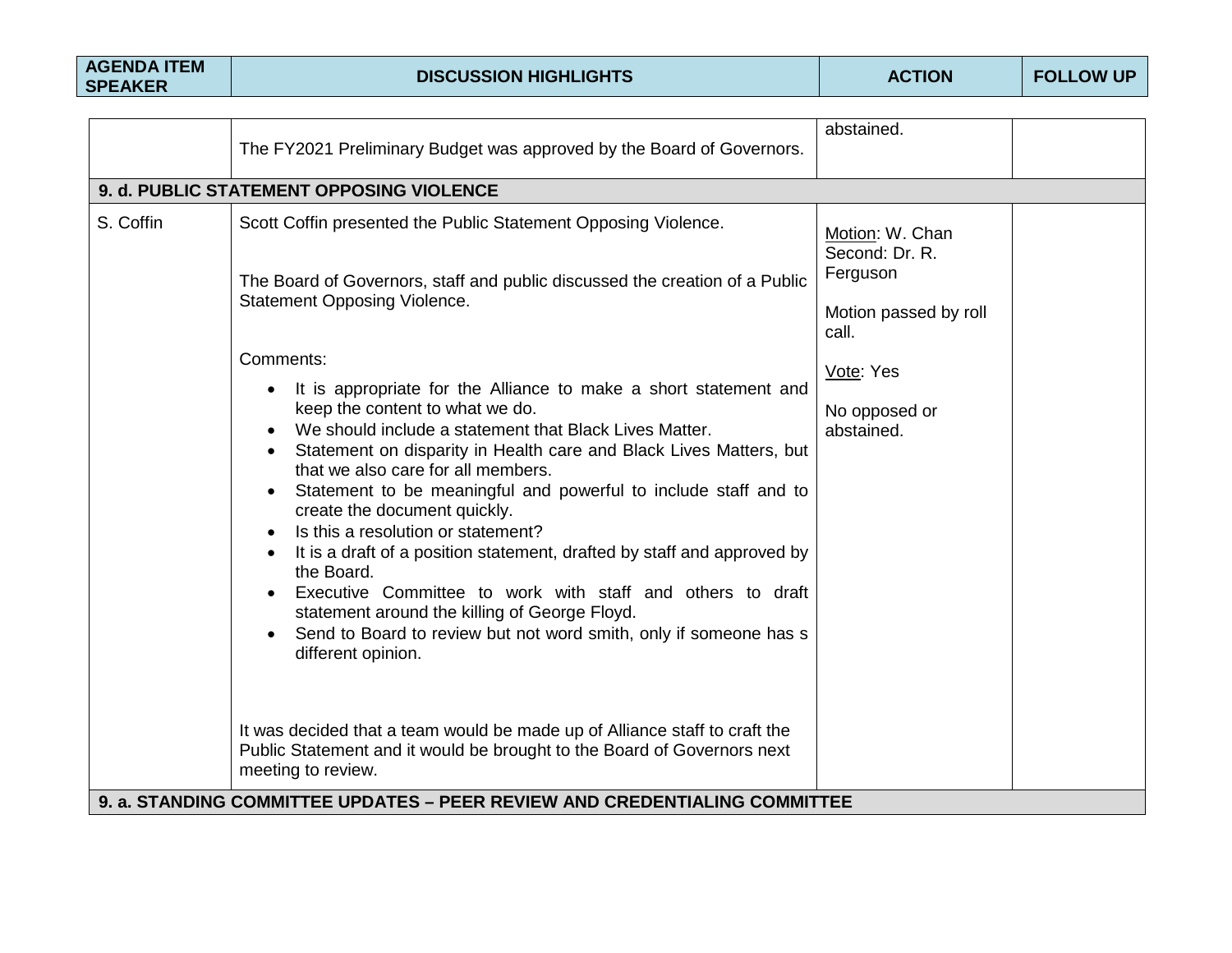| <b>AGENDA ITEM</b><br><b>SPEAKER</b> | <b>DISCUSSION HIGHLIGHTS</b>                                                                                                                                                                                                                                                                                                                                                                                                                                                                                                       | <b>ACTION</b>                                                               | <b>FOLLOW UP</b> |
|--------------------------------------|------------------------------------------------------------------------------------------------------------------------------------------------------------------------------------------------------------------------------------------------------------------------------------------------------------------------------------------------------------------------------------------------------------------------------------------------------------------------------------------------------------------------------------|-----------------------------------------------------------------------------|------------------|
|                                      |                                                                                                                                                                                                                                                                                                                                                                                                                                                                                                                                    |                                                                             |                  |
| Dr. O'Brien                          | The Peer Review and Credentialing Committee (PRCC) was held<br>telephonically on May 19, 2020.<br>Dr. O'Brien gave the following updates:<br>There were eleven (11) initial providers approved; two (2) Primary<br>Care Providers, seven (7) Specialists, one (1) Ancillary provider,<br>and one (1) Mid-level provider.<br>Additionally, sixteen (16) providers were re-credentialed at this<br>meeting; two (2) Primary Care Providers, eleven (11) specialists,<br>two (2) Ancillary provider, and one (1) Mid-level providers. | Informational update to<br>the Board of<br>Governors.<br>Vote not required. |                  |
|                                      |                                                                                                                                                                                                                                                                                                                                                                                                                                                                                                                                    |                                                                             |                  |
|                                      | 9. b. HEALTH CARE QUALITY COMMITTEE                                                                                                                                                                                                                                                                                                                                                                                                                                                                                                |                                                                             |                  |
| Dr. O'Brien                          | The Health Care Quality Committee (HCQC) was held telephonically on<br>May 21, 2020.<br><b>Committee Medical Updates:</b><br>Presentation of QI Program/UM Program/CM Program Trilogy<br>Documents for approval.<br>Presentation of CLS Program Description for approval.                                                                                                                                                                                                                                                          | Informational update to<br>the Board of<br>Governors.<br>Vote not required. | None             |
| <b>10. STAFF UPDATES</b>             |                                                                                                                                                                                                                                                                                                                                                                                                                                                                                                                                    |                                                                             |                  |
| S. Coffin                            | None                                                                                                                                                                                                                                                                                                                                                                                                                                                                                                                               | None                                                                        | None             |
| <b>11. UNFINISHED BUSINESS</b>       |                                                                                                                                                                                                                                                                                                                                                                                                                                                                                                                                    |                                                                             |                  |
| S. Coffin                            | Alliance Next steps:<br>None                                                                                                                                                                                                                                                                                                                                                                                                                                                                                                       | <b>None</b>                                                                 | None             |